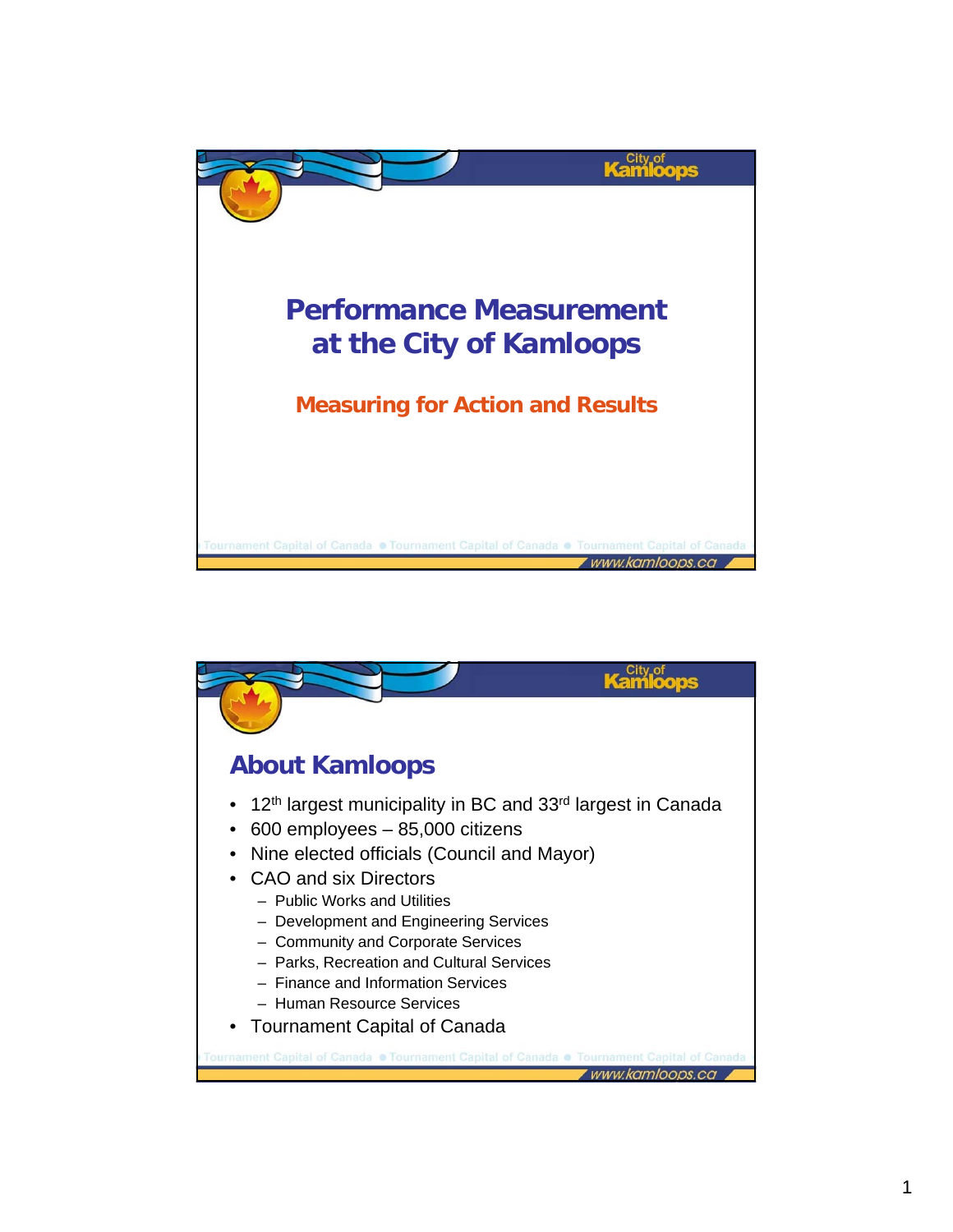

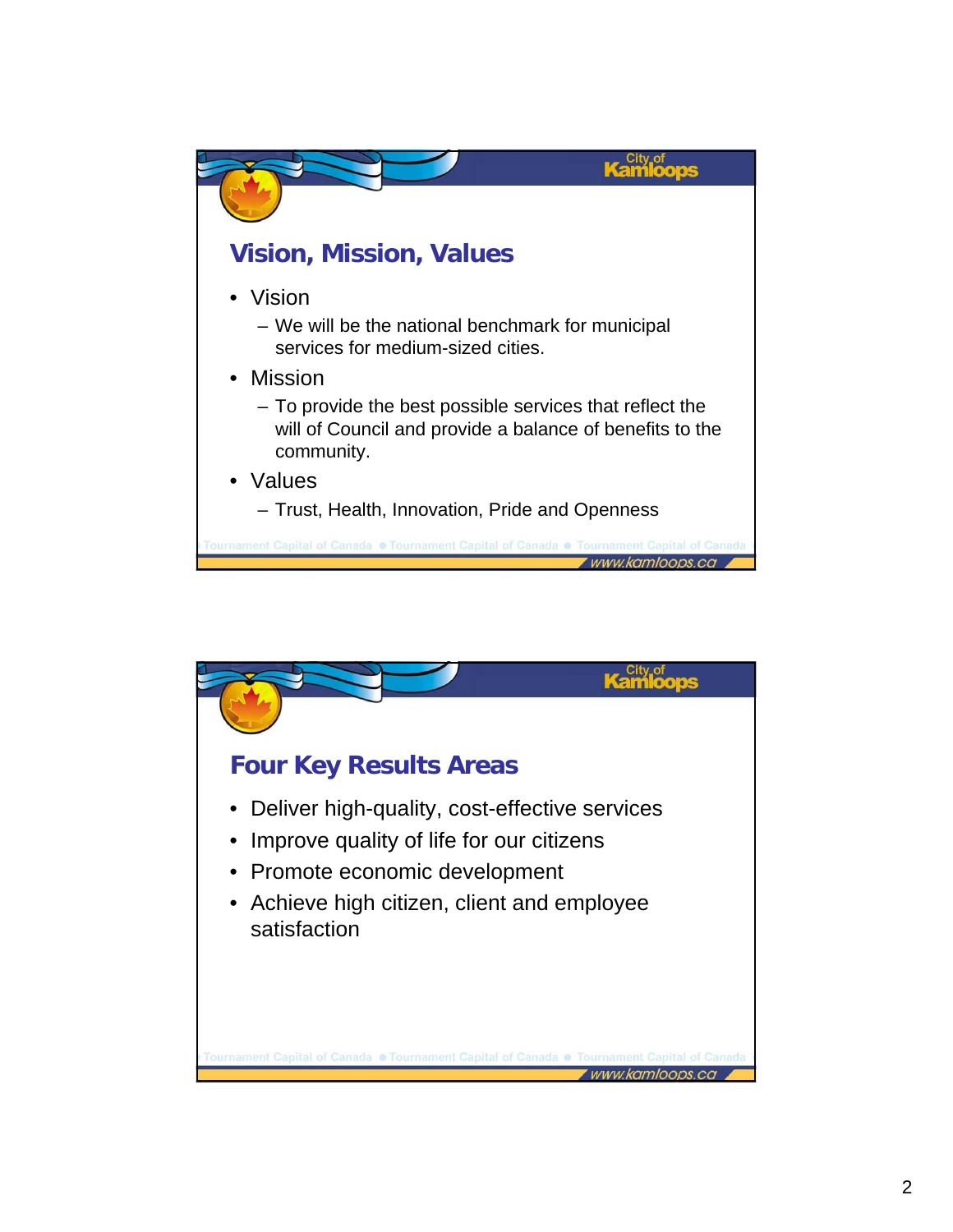

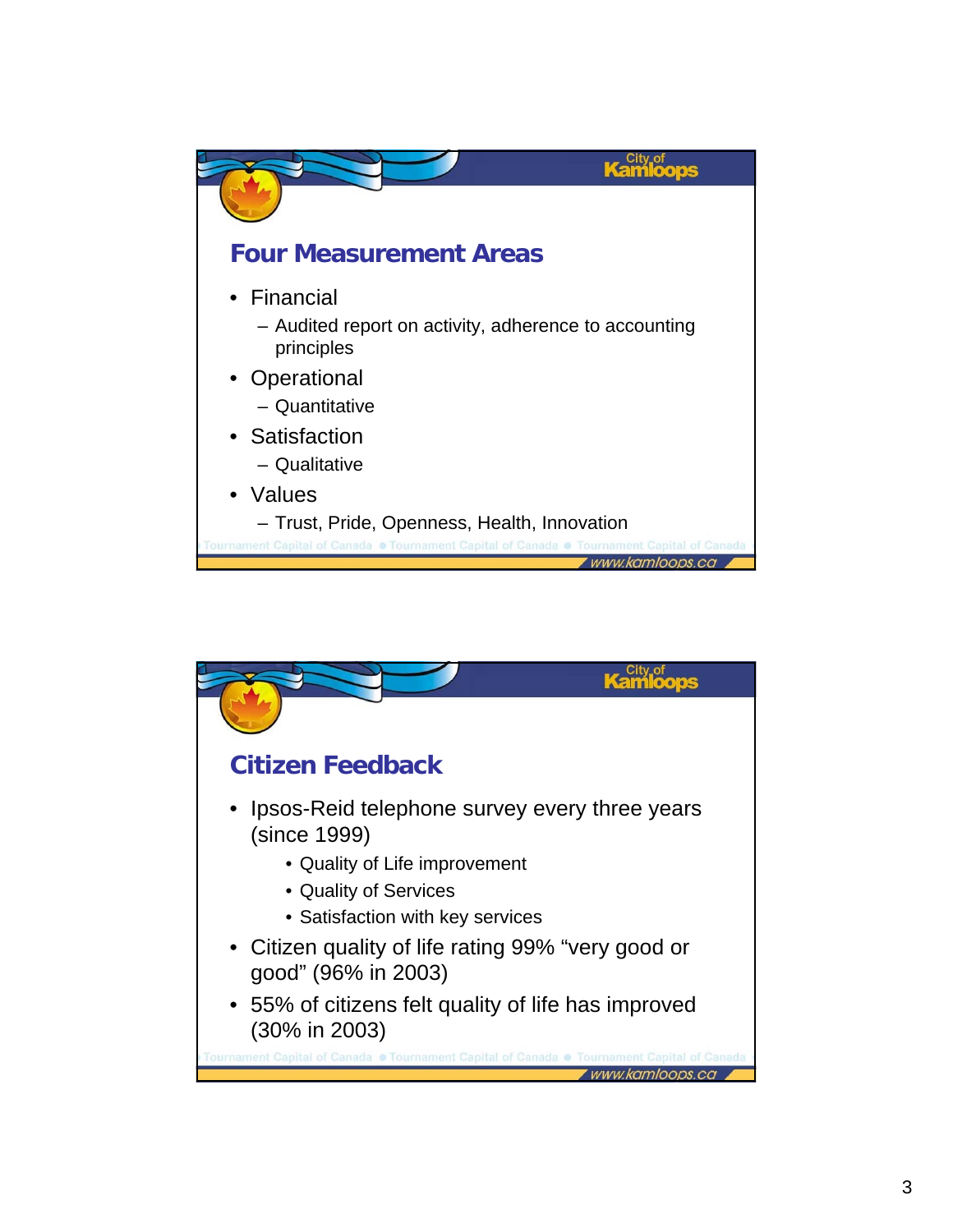

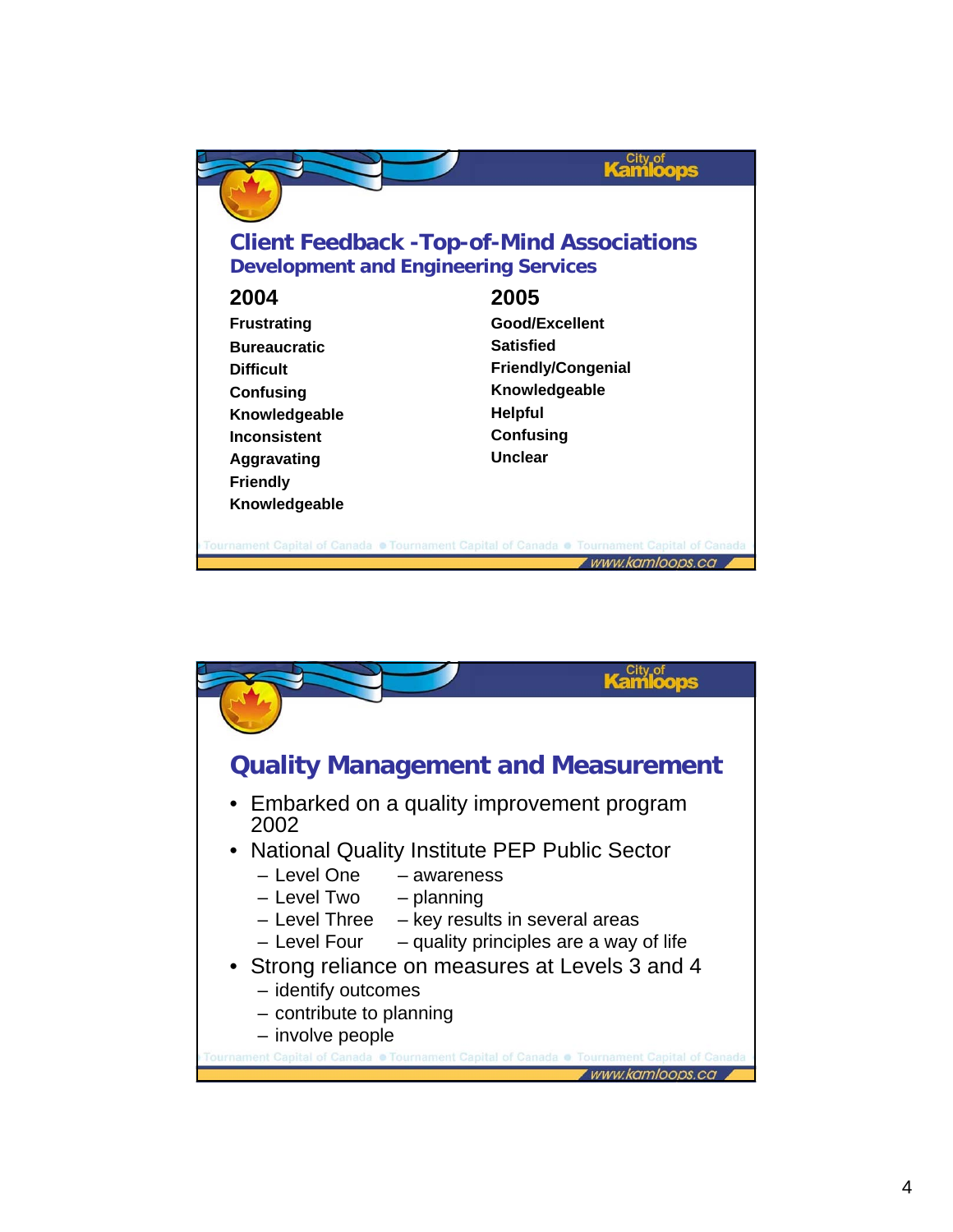

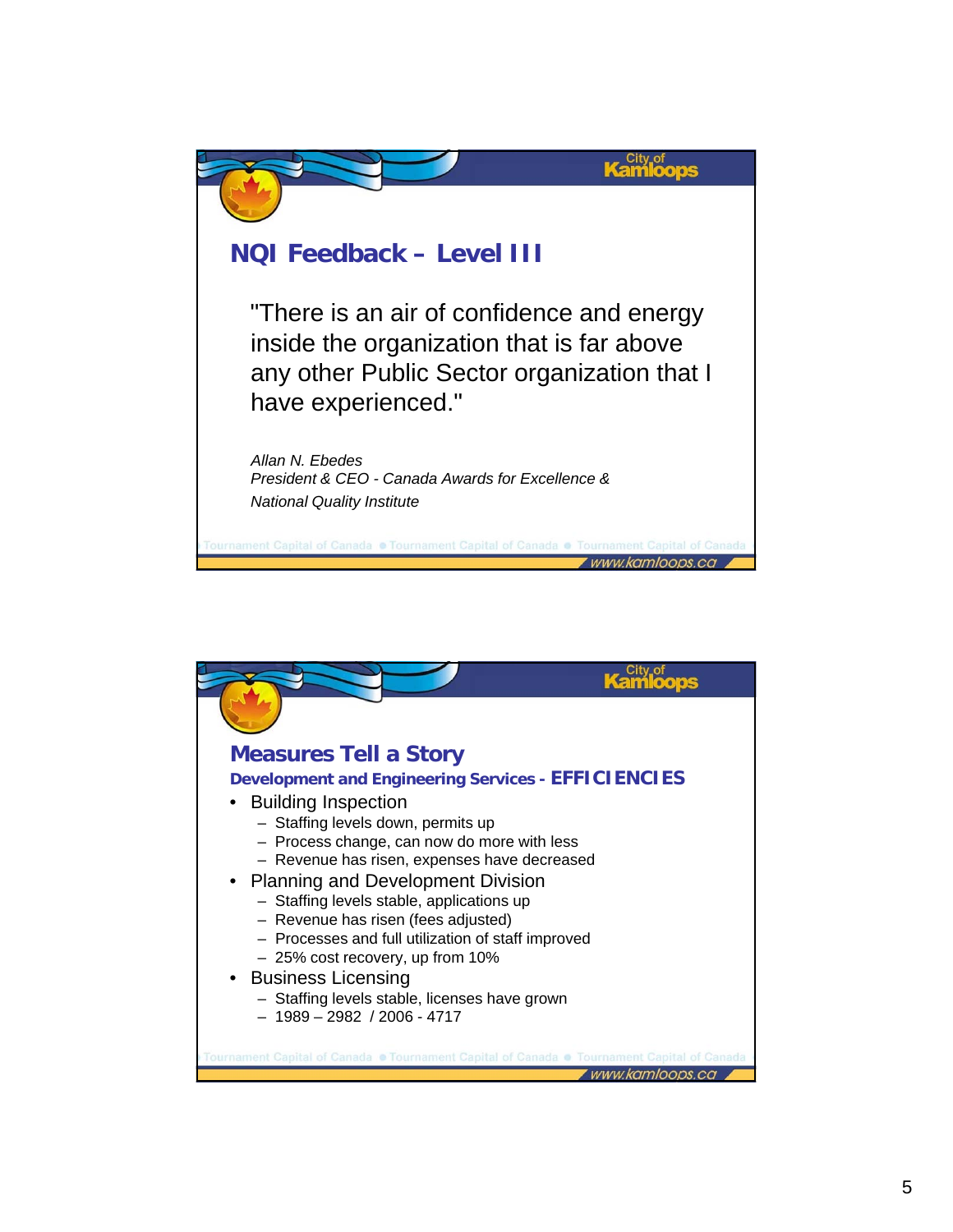| <b>Measures Tell a Story</b><br><b>Development and Engineering Services - PERFORMANCE</b><br>• Transit System | - Kamloops ranks second overall out of 33 transit |              |                       |
|---------------------------------------------------------------------------------------------------------------|---------------------------------------------------|--------------|-----------------------|
|                                                                                                               | systems in similar-sized communities              |              |                       |
| 2005/06                                                                                                       | <b>Cost Recovery</b>                              | Riders p/cap | <b>Rides per Hour</b> |
| Kamloops                                                                                                      | 37.7%                                             | 41.0         | 32.8                  |
| Tier 1 Average                                                                                                | 35.5%                                             | 23.9%        | 25.5                  |

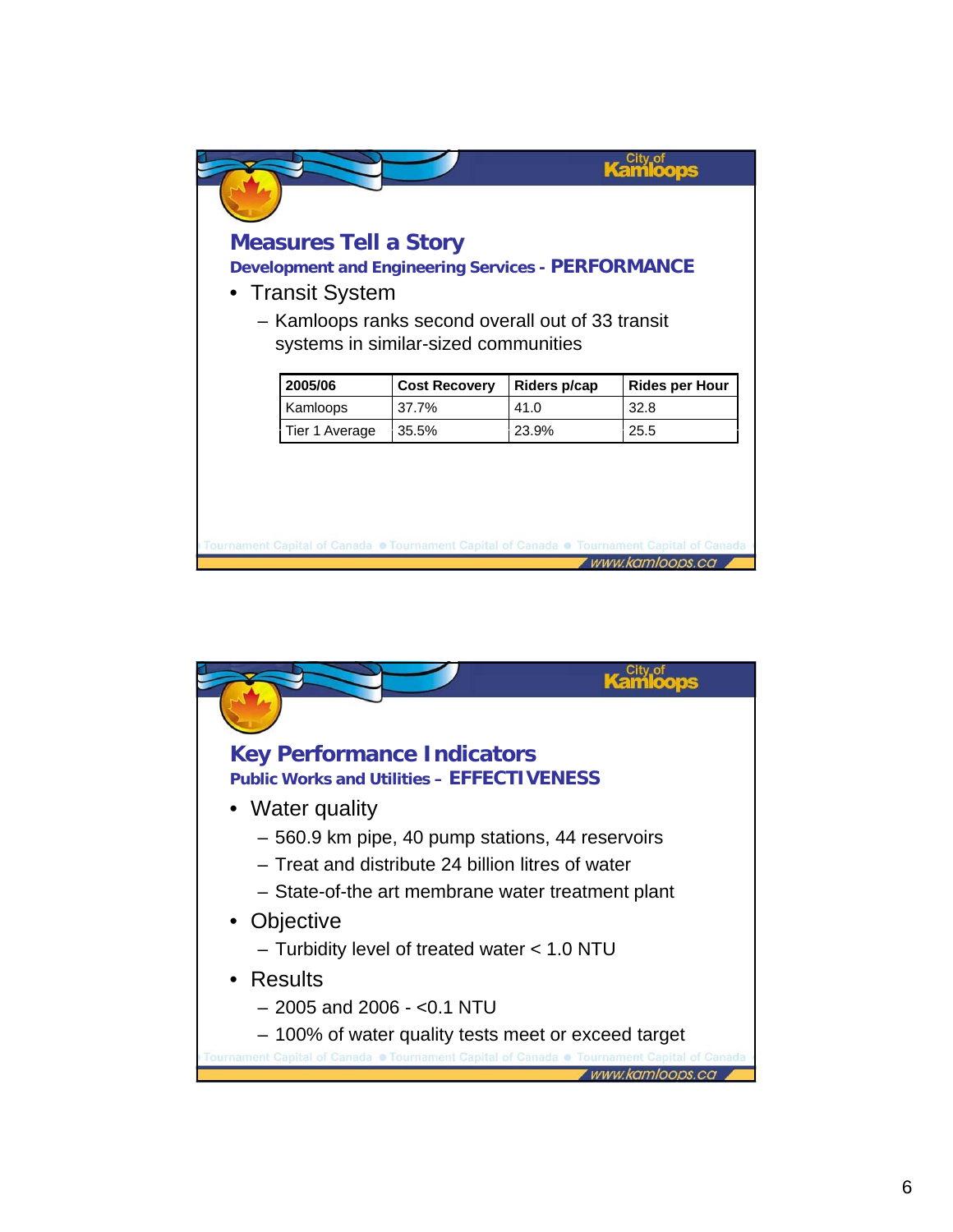## **Key Performance Indicators Public Works and Utilities – CUSTOMER SATISFACTION** • Solid Waste and Recycling **2005 2006** Staff courtesy | 100% | 100% Response time 89% and 100% Quality 89% 92% Tournament Capital of Canada . Tournament Capital of Canada . Tournament Capital of Canada Www.kamloops.ca

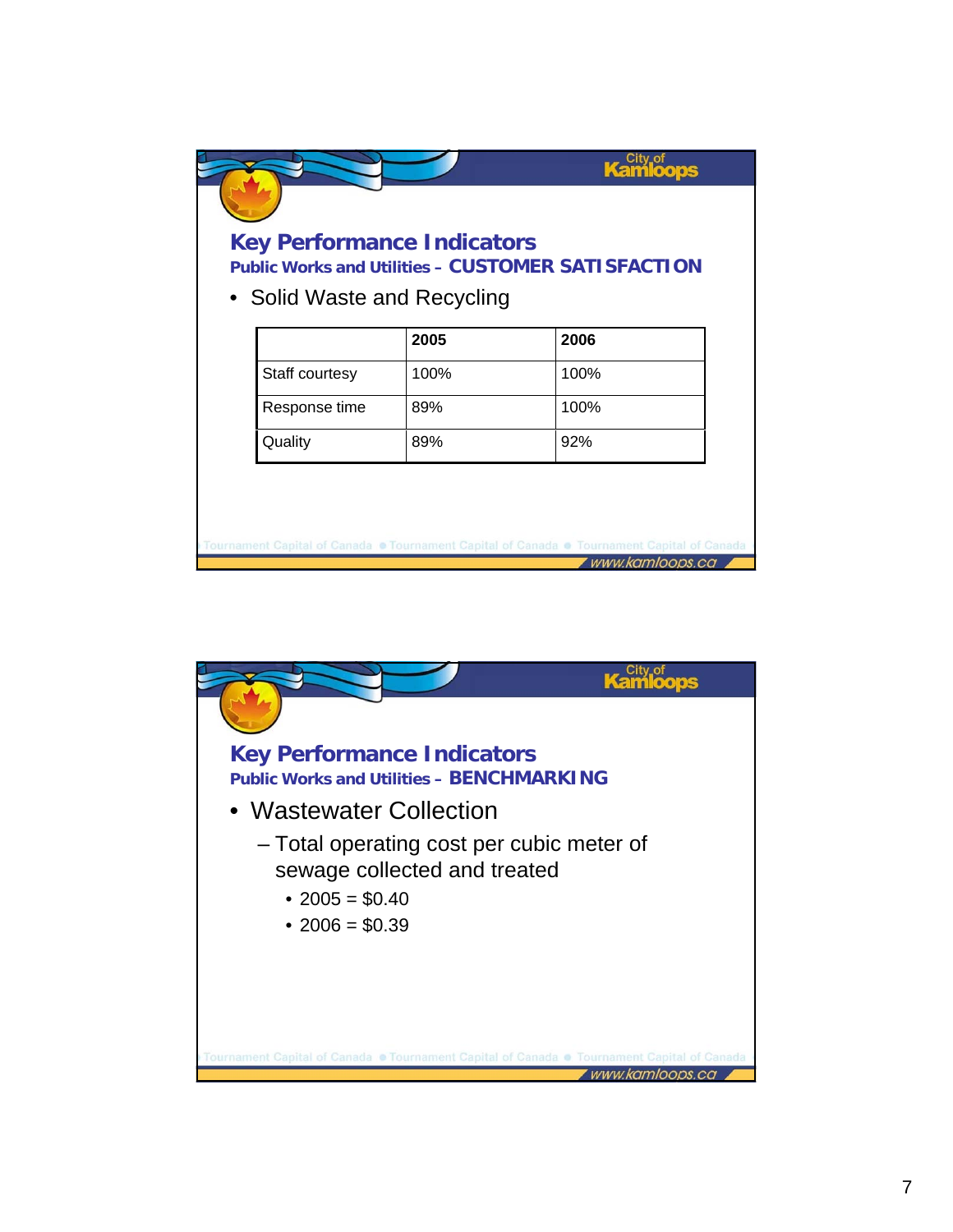

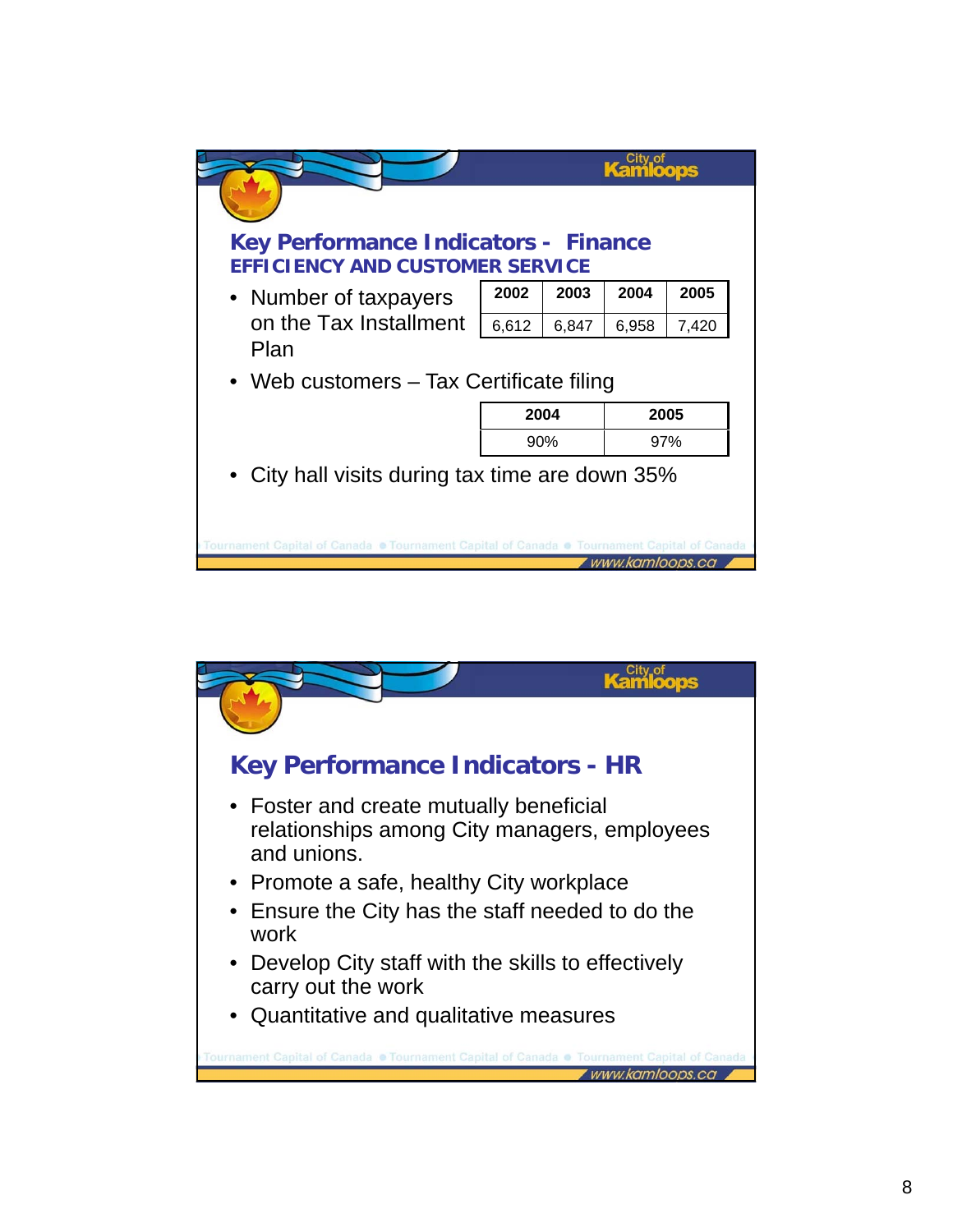| "On a scale from 1 to 10, how are we doing?" |                        |      |      |      |         |                |  |  |
|----------------------------------------------|------------------------|------|------|------|---------|----------------|--|--|
|                                              | <b>Senior Managers</b> |      |      |      | 2 I/C's |                |  |  |
|                                              | 2003                   | 2004 | 2005 | 2006 | 2005    | 2006           |  |  |
| <b>Trust</b>                                 | 6                      | 7    | 8    | 8.3  | 7.5     | 7.8            |  |  |
| <b>Health</b>                                | 5.5                    | 8    | 8.5  | 8.6  | 8.3     | 8.3            |  |  |
| Innovation                                   | 5                      | 6    | 7    | 7.2  | 7.1     | $\overline{7}$ |  |  |
| <b>Openness</b>                              | 6                      | 7    | 8    | 8    | 71      | 7.4            |  |  |
| <b>Pride</b>                                 | 5                      | 6    | 7.5  | 8.4  | 7.7     | 8.4            |  |  |

Tournament Capital of Canada · Tournament Capital of Canada · Tournament Capital of Canada www.kamloops.ca